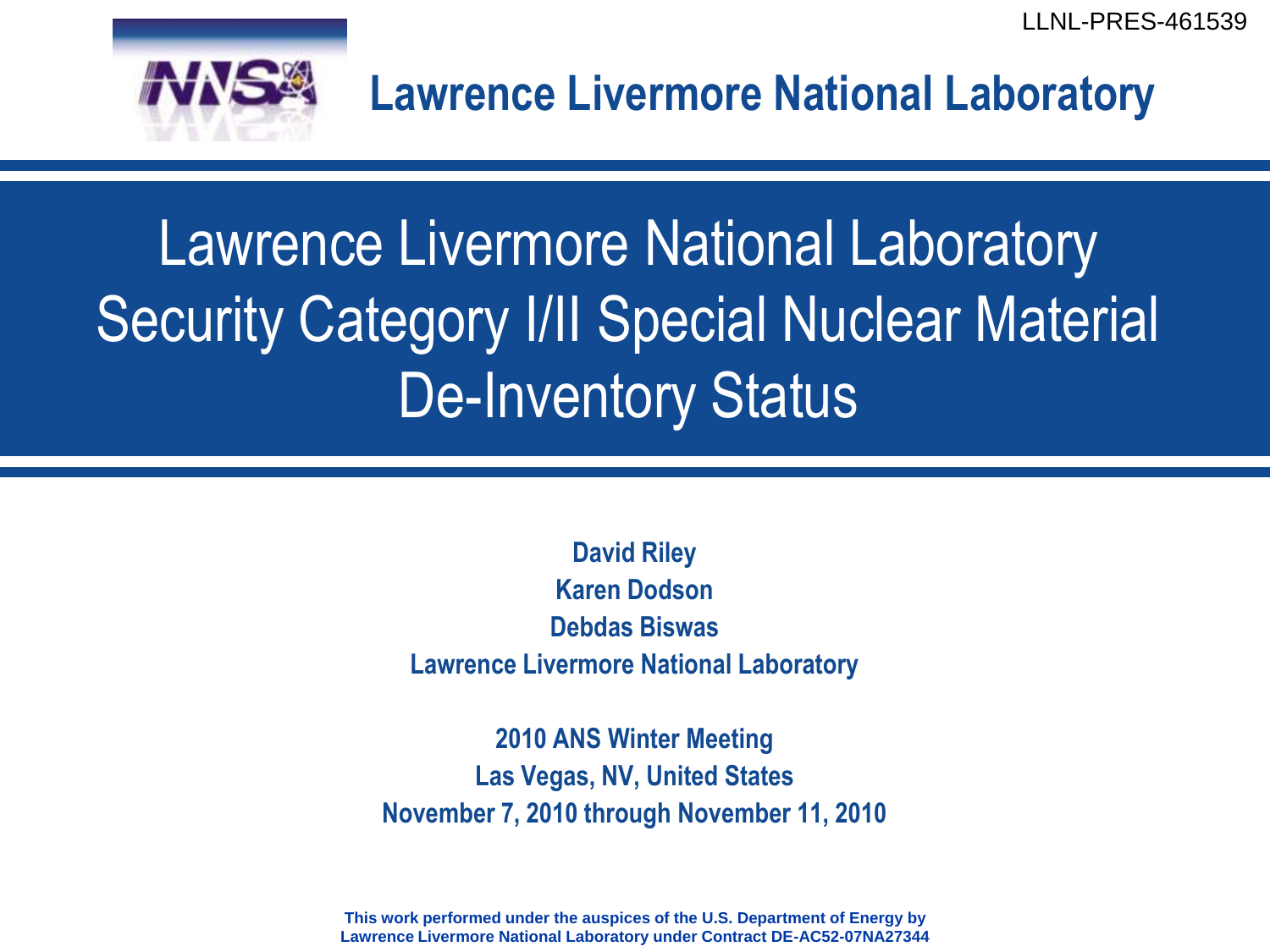# **De-Inventory of Security I/II Special Nuclear Material (SNM) from LLNL is required for NNSA's Complex Transformation Plan**

- **National Nuclear Security Administration (NNSA) Administrator Thomas D'Agostino has defined "Complex Transformation" as NNSA's vision for a smaller, safer, more secure, and less expensive nuclear weapons complex that leverages the scientific and technical capabilities of the workforce and meets national security requirements**
- **Part of Complex Transformation entails reducing or eliminating SNM storage at certain sites and consolidating all materials and Security Category I/II operations at the minimal number of sites**
- **A Lawrence Livermore National Laboratory (LLNL) plan has been developed to de-inventory to Security Category III level by October 1, 2012**



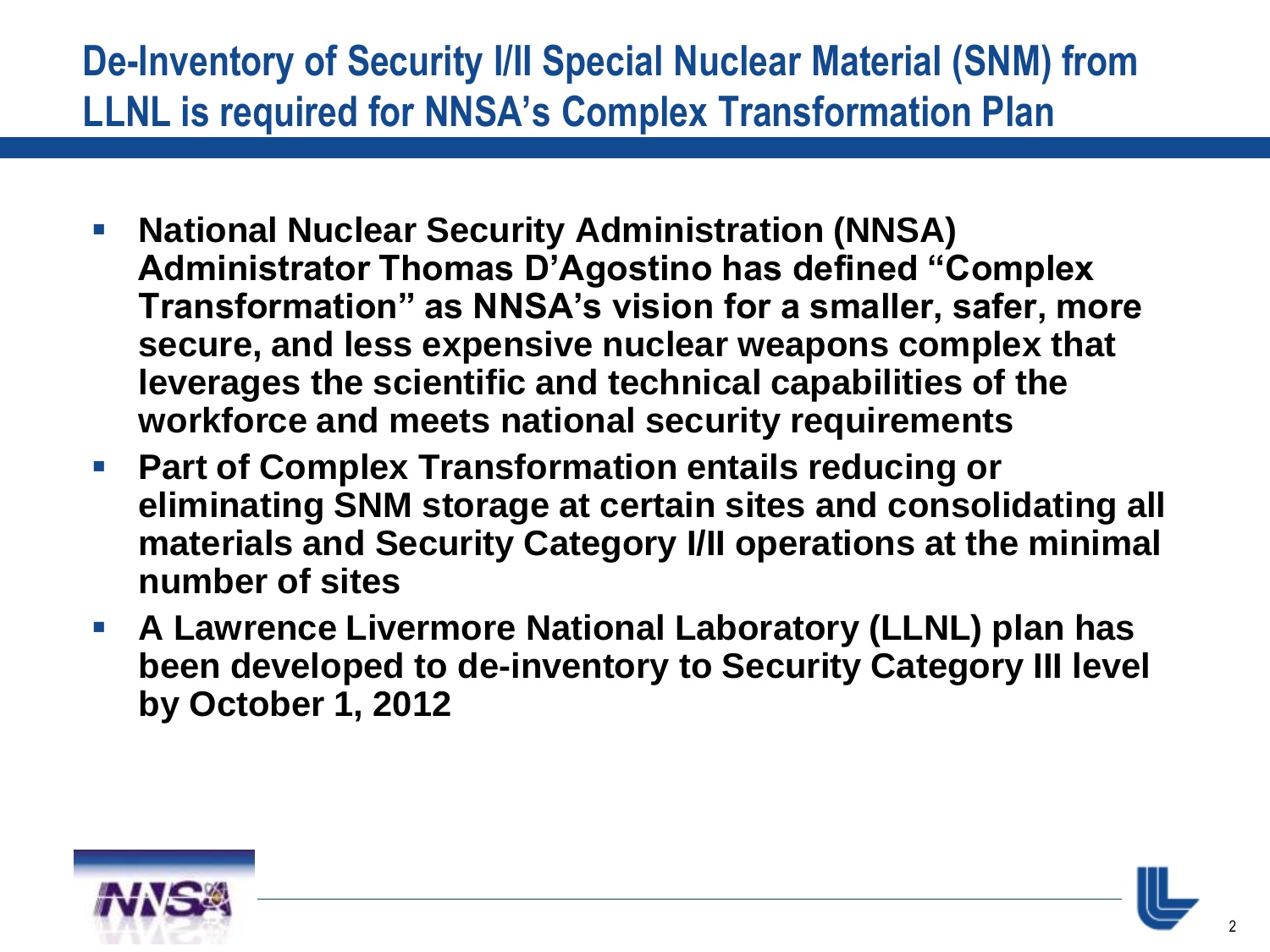# **Most of LLNL's nuclear material inventory will be declared excess to program mission by 2012**

- **Approximately 87% of LLNL's starting inventory will be declared excess to NNSA mission at the completion of the Security Category I/II nuclear materials de-inventory**
- **Excess inventory will be transferred to site for consolidation and future disposition**
	- **About 67% to Savannah River Site (SRS)**
	- **About 5% to Los Alamos National Laboratory (LANL)**
	- **About 11% to Y-12**
	- **About 2% to Pantex**
	- **About 2% to Others**
- **Mission and associated materials (about 13% of the starting inventory) are planned for transfer to LANL and other sites**

**LLNL continues to have active programmatic activities and will operate at a Security Category III level after 2012 in support of NNSA missions**



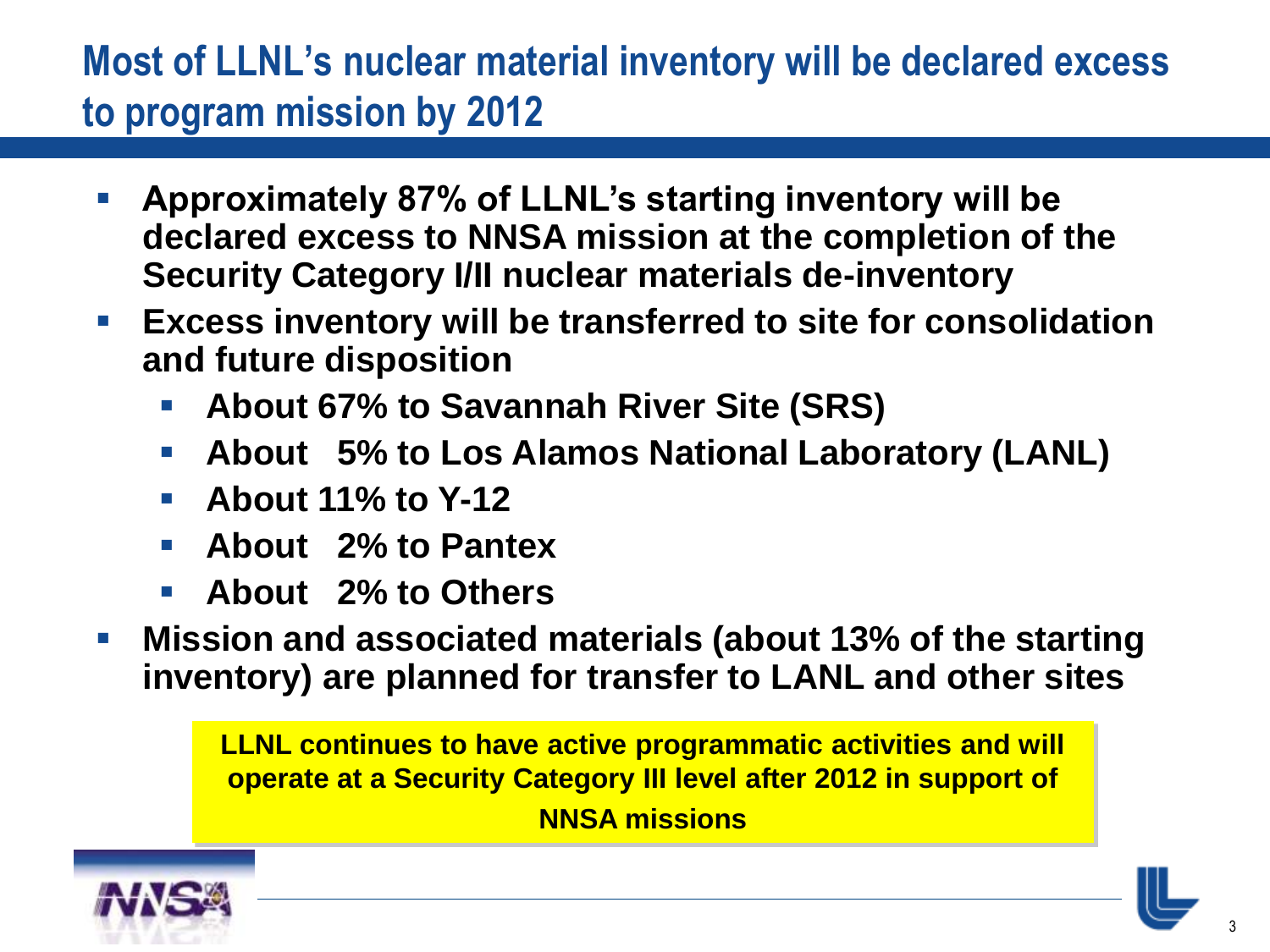## **LLNL's inventory predominantly consists of weapons grade nuclear materials**

| <b>Isotope</b>                        | <b>Percentage of Remaining Inventory</b><br>(April 16, 2010) |
|---------------------------------------|--------------------------------------------------------------|
| Depleted Uranium (<0.71% U-235)       | 11.8                                                         |
| Natural Uranium (0.7% U-235)          | 0.8                                                          |
| Enriched Uranium (0.90 to <20% U-235) | 3.3                                                          |
| Highly Enriched Uranium (>20% U-235)  | 30.8                                                         |
| Plutonium-239                         | 48.3                                                         |
| Neptunium-237                         | 0.1                                                          |
| <b>Thorium</b>                        | 0.7                                                          |
| <b>Other</b>                          | 4.2                                                          |

**The inventory is 77% Metal, 16% Non-Metal and 7% Waste**



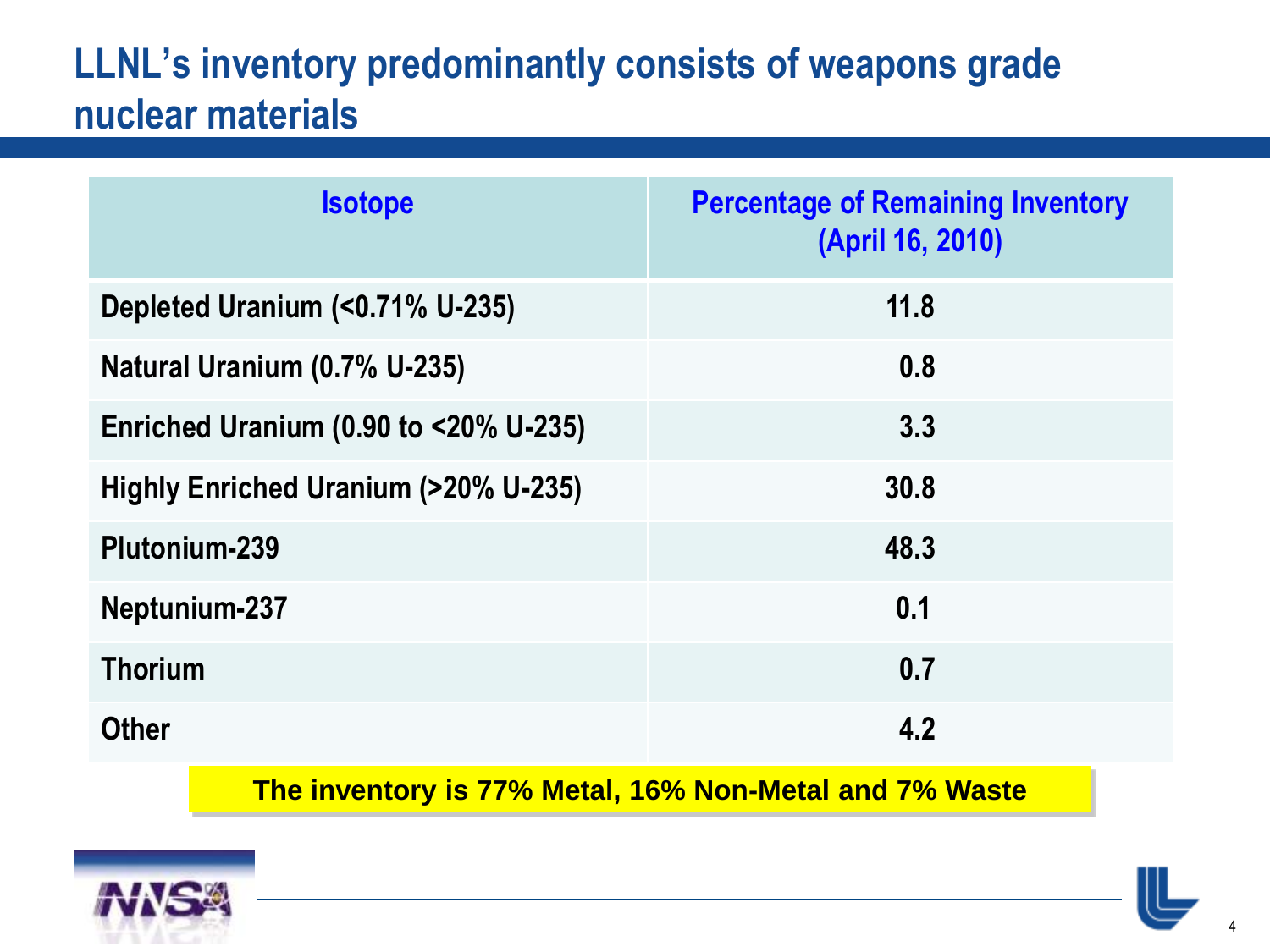# **Processing plan have been developed for each group of item in the inventory**



**About 1700 items must be stabilized for transportation and long term storage**



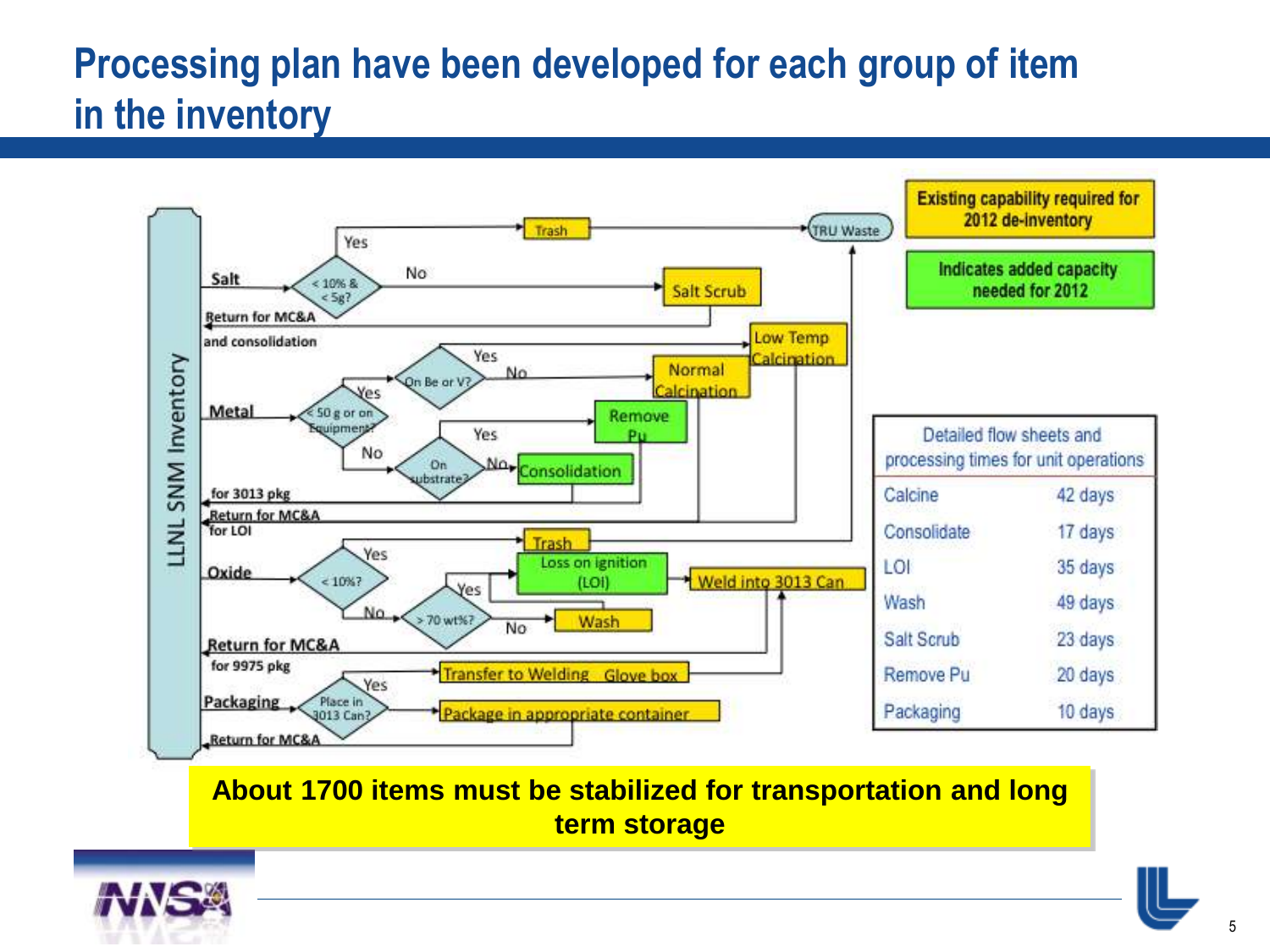## **Most items are canned in preparation of packaging for shipping**

- **Department Of Energy (DOE) Standard 3013 containers**
	- **Designed for 50 year storage**
	- **Requirements** 
		- **< 4.4 kg Plutonium + Uranium**
		- **E** Double welded container
		- No organics
		- **Metals**
			- **No loose oxides**
			- **Piece larger than 50 grams**





- **Oxide Calcined > 950**°**C**
	- **Moisture content <0.5 wt%**
	- **Loss on ignition tested > 1000**°**C**



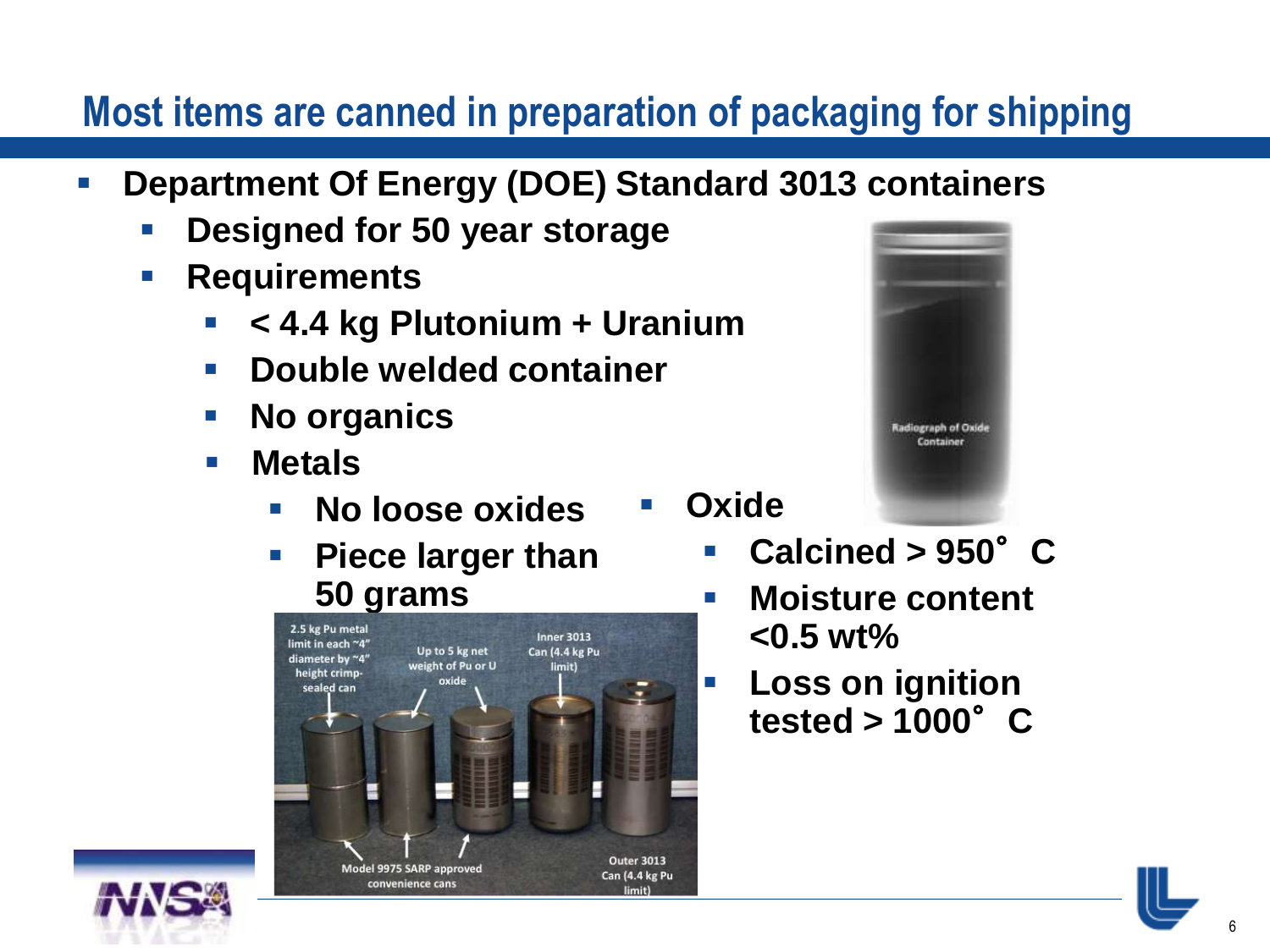#### **Other canning in preparation of packaging for shipping**

- **Crimp sealed cans**
- **Special containers**
	- **Conflat**
	- **Special forms capsule**



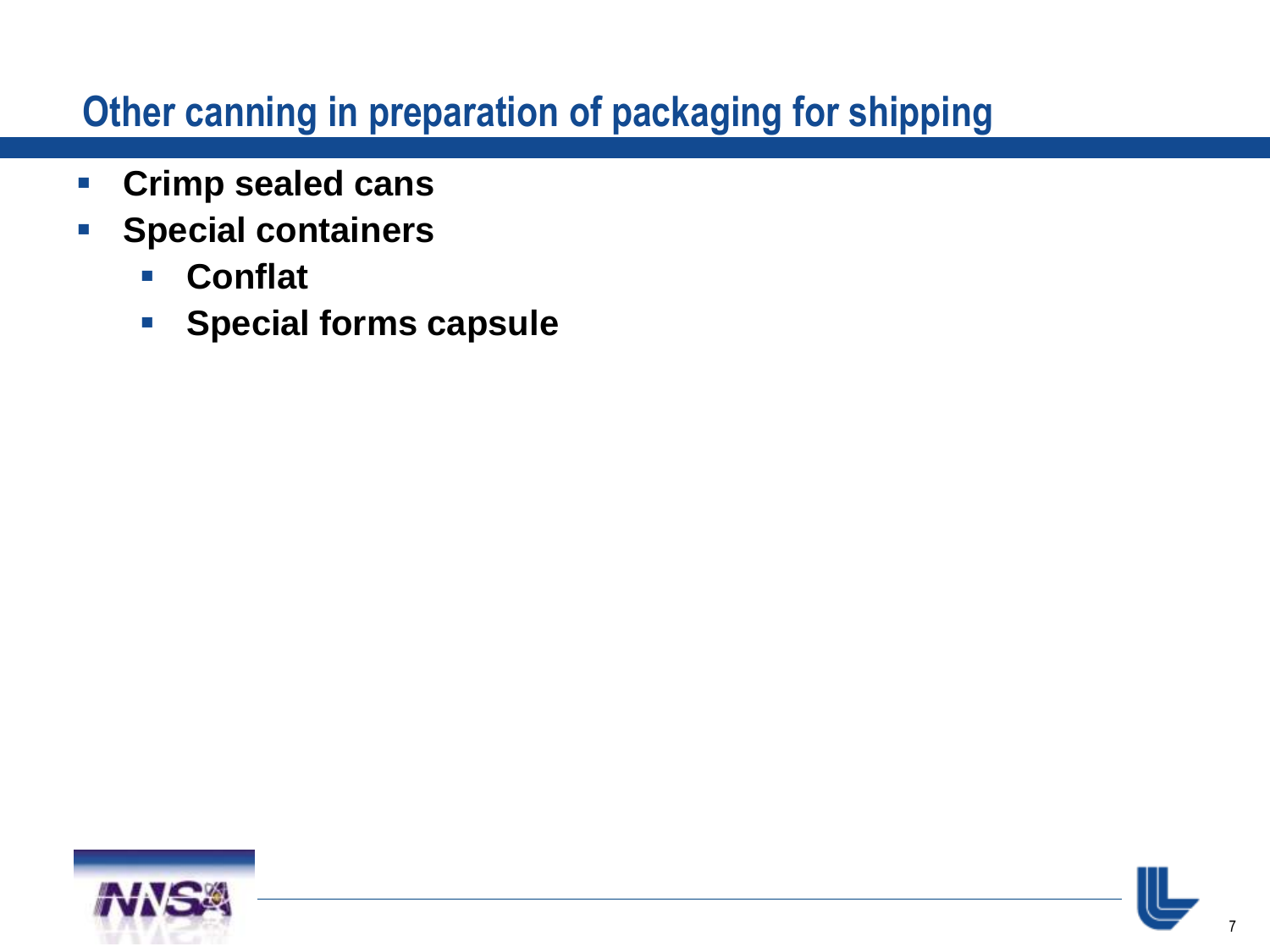# **A laser welder is used in the production of DOE-STD-3013 compliant containers required for shipping**





8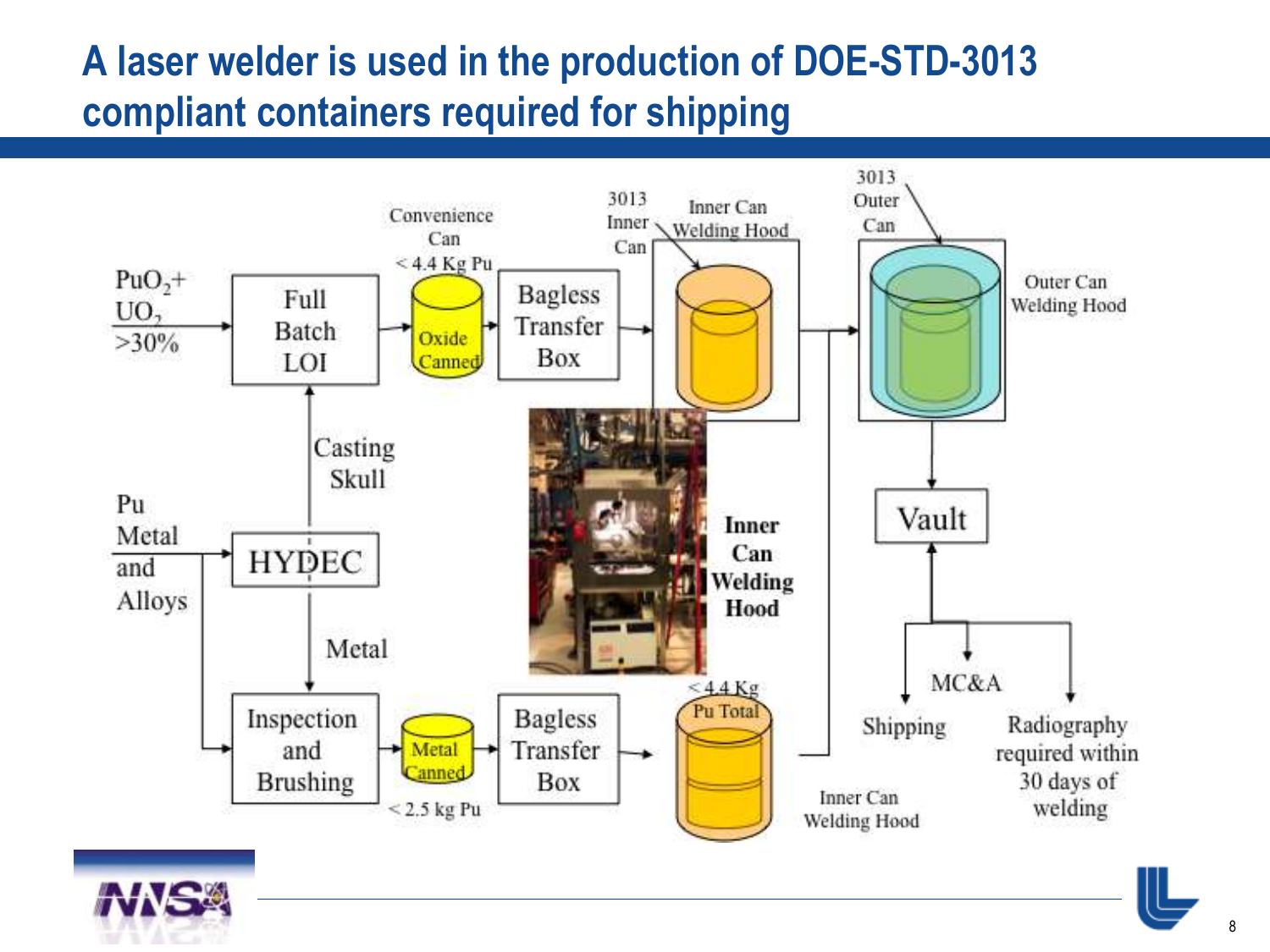## **Various shipping package will be used**

- **Most containers will be shipped in the DOE Model 9975**
- **DOE Models 9977 and 9978 will also be used**
- **DPP-2 shipping packages will be used for larger and oddshaped items**
	- **DPP-2 Safety Analysis Report for Packaging (SARP) Addendum is currently being developed to include some of LLNL's items**



Will be used to ship DOE-STD-3013 containers and

crimp sealed cans



LLNL has annual maintenance capability for meeting the Model 9975 shipping package SARP



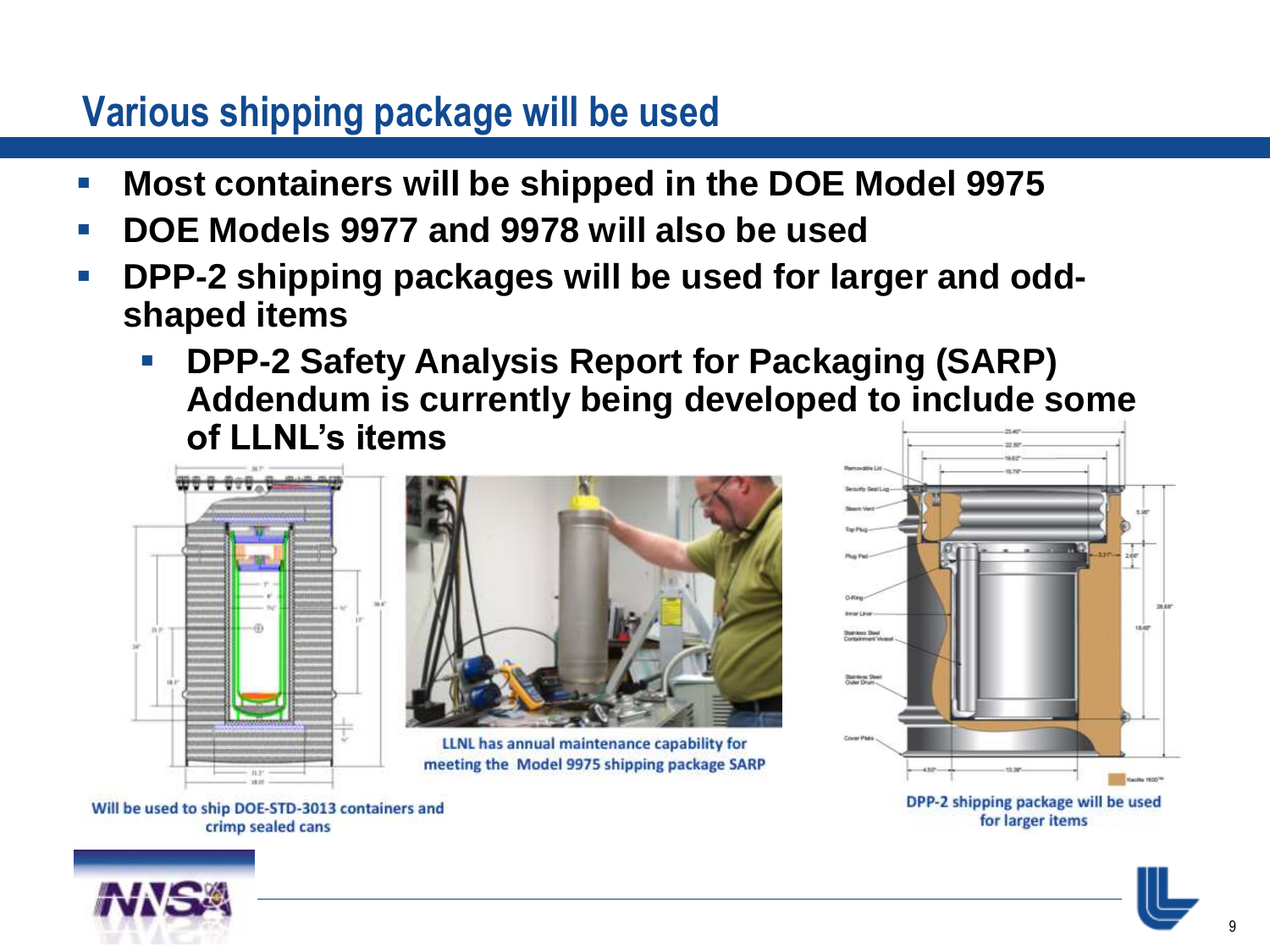# **A schedule has been developed and updated for the 2012 De-Inventory Program**

- **Developed the processing steps for each of the processing chains and associated time line**
- **Linked the processing chain together to generate the schedule**
- **Several important assumption were used**
	- **Time to perform each operation was based in historical data, actual observation and communication with the operator**
	- **The operating calendar takes into account:**
		- **Working 4 days/week**
		- **Holidays**
		- **Known facility "shut-downs" including inventory an maintenance requirements**
	- **Modification have been made to include actual processing data**



DPP-2 shipping package will be used for larger items

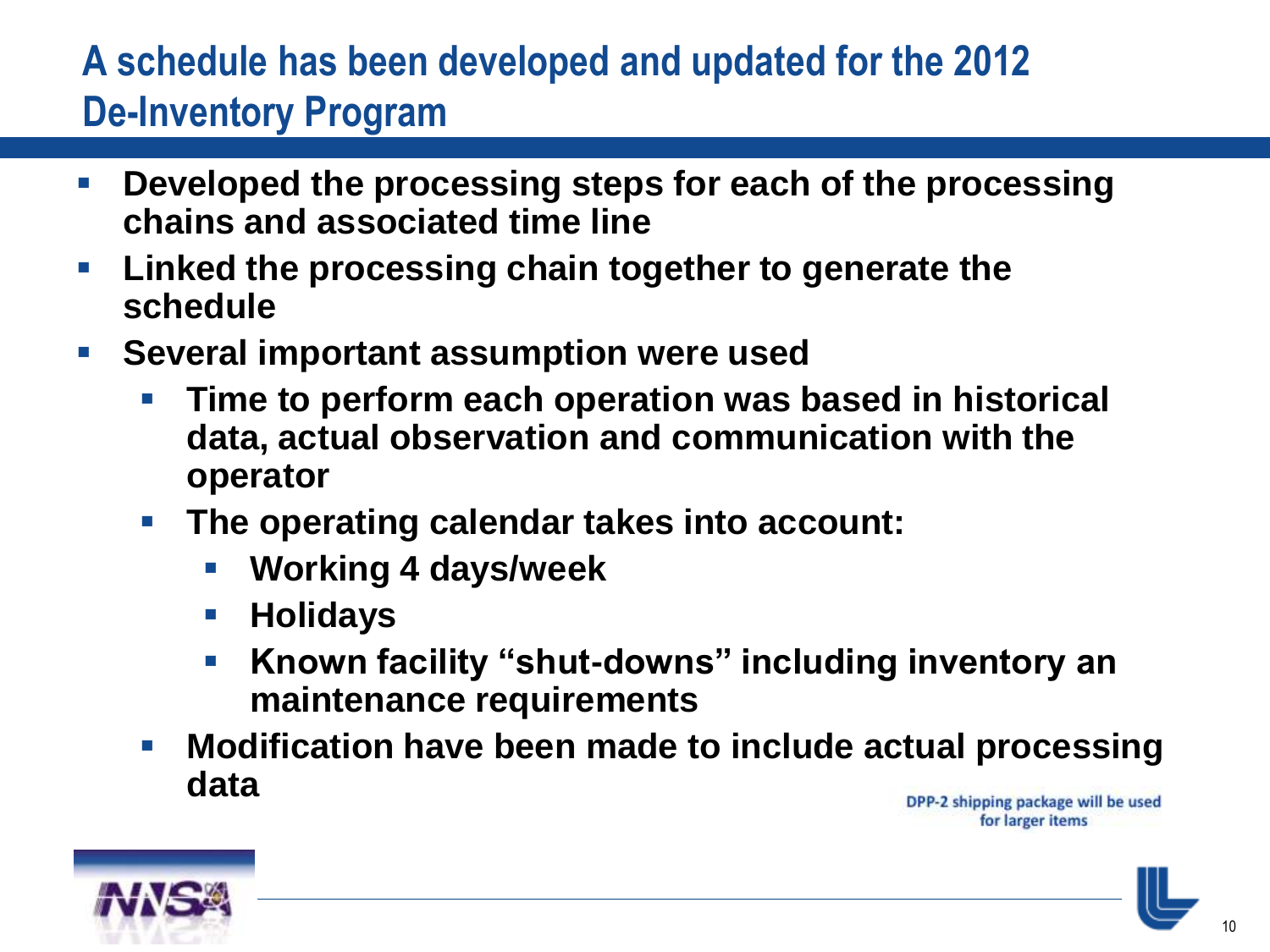## **By June, approximately 73% of starting inventory has been packaged and shipped off-site**





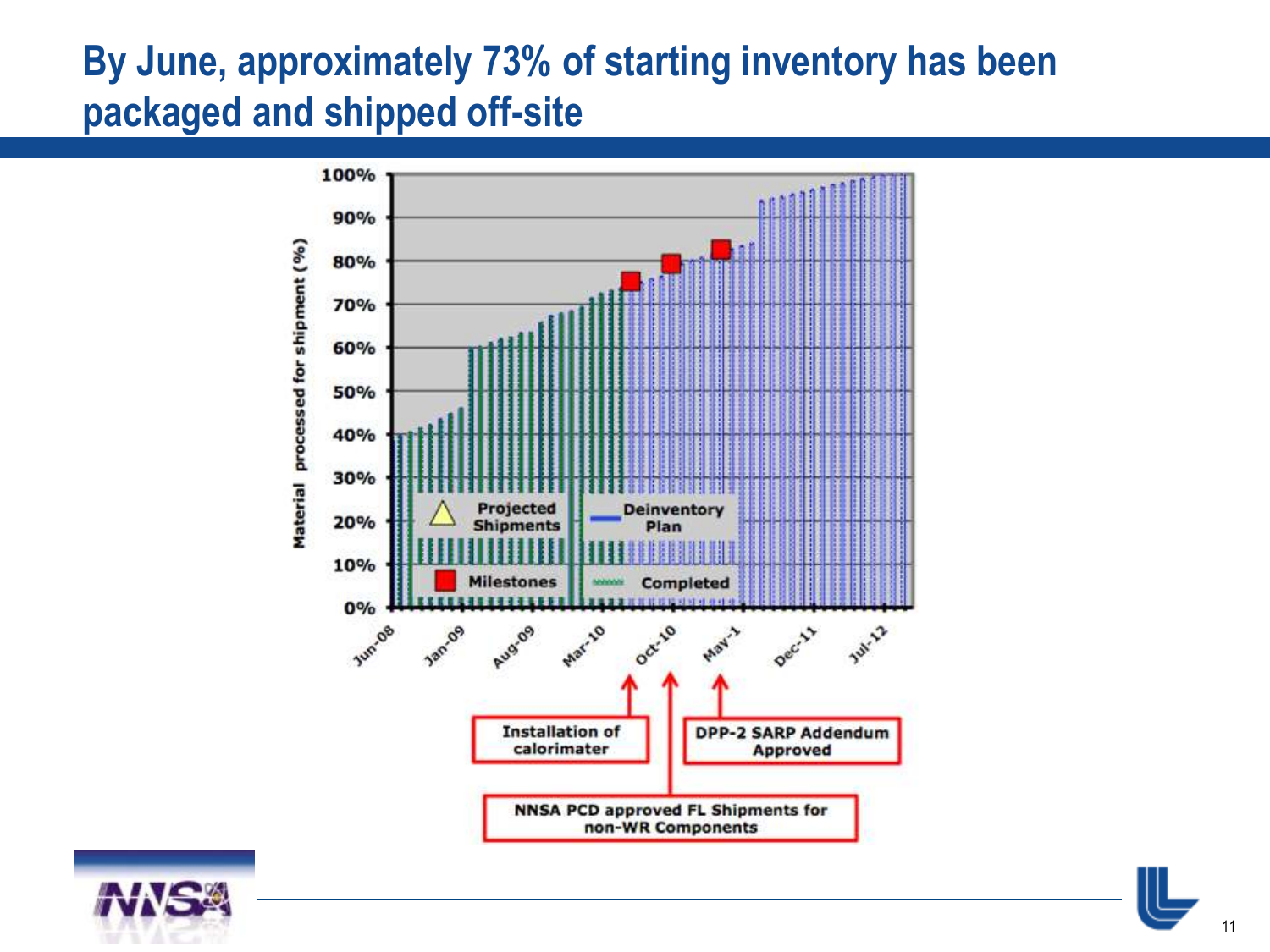## **Lessons Learned – Do not get too close to the limits specified in the requirements documents**

- **Some 3013 cans were potentially filled too close to the 5 kg limit**
	- **The receiver site required the potential measurement uncertainty associated with the balances to be included**
	- **Including the uncertainty resulted in the containers' potential weight being at 5.0006 kg**
	- **Significant additional Authorization Basis analysis were completed before the cans were approved for shipments**



12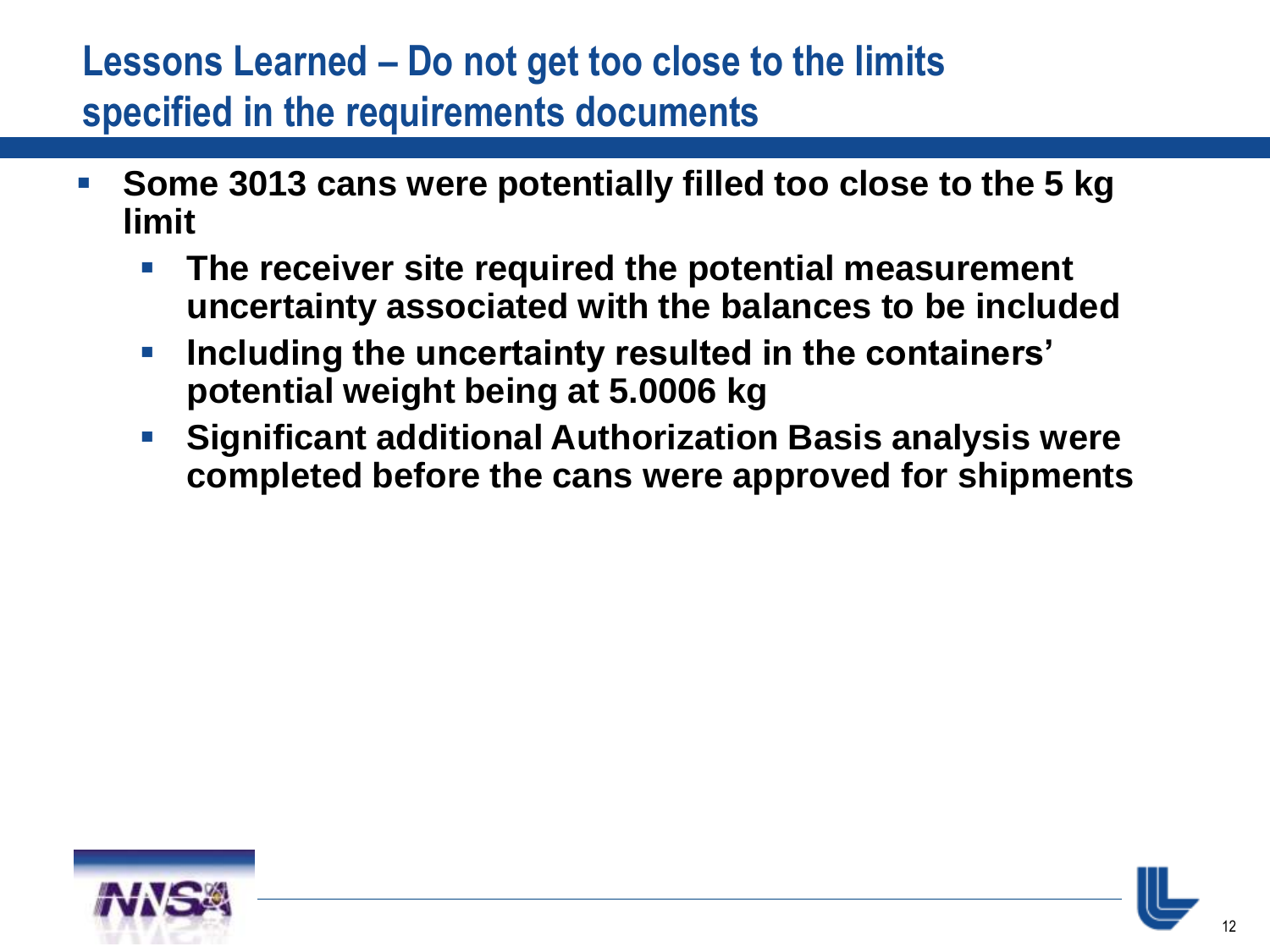# **Lessons Learned –There can be multiple requirement documents for shipping a single item that do not agree**

- **The DOE 3013 Standard controls what is packaged in a DOE-STD-3013 container**
- **But the DOE Model 9975 SARP also control what can be shipped in the DOE-STD-3013 container**
	- **Requirements for the DOE Model 9975 SARP are more restrictive that the DOE-STD-3013 requiring change to the model 9975 SARP to allow some container that met the DOE-STD-3013 to be shipped.**



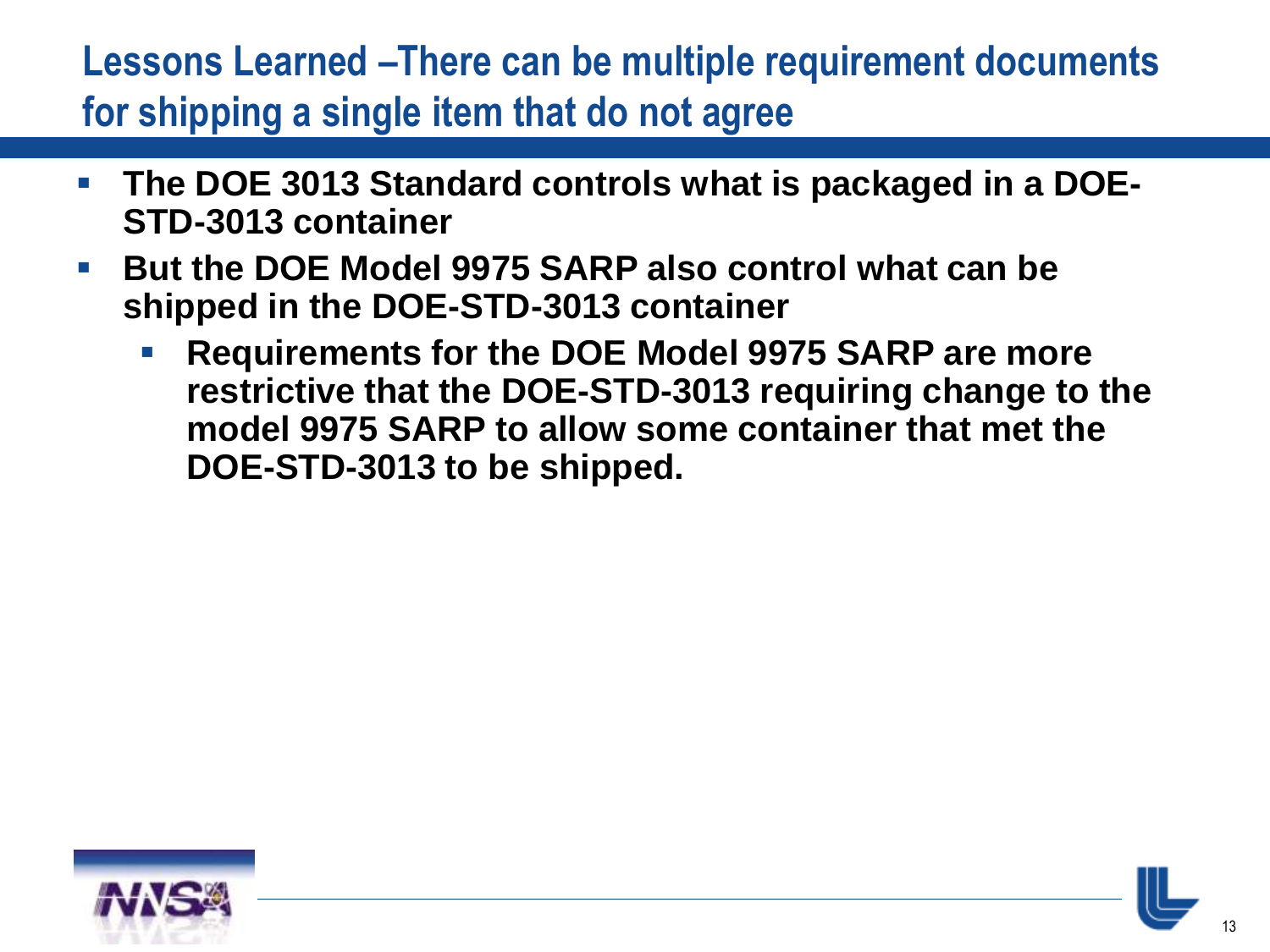#### **Lessons Learned –Watch for the unmentioned**

- **When working with receiver site, be aware that they may have a number of restrictions that are not stated**
	- **There may be Authorization Basis requirement at the receiver sites that the shipper is not aware of**
	- **Request that any new or additional requirements are provided in writing so that the requirements are clear between both parties**



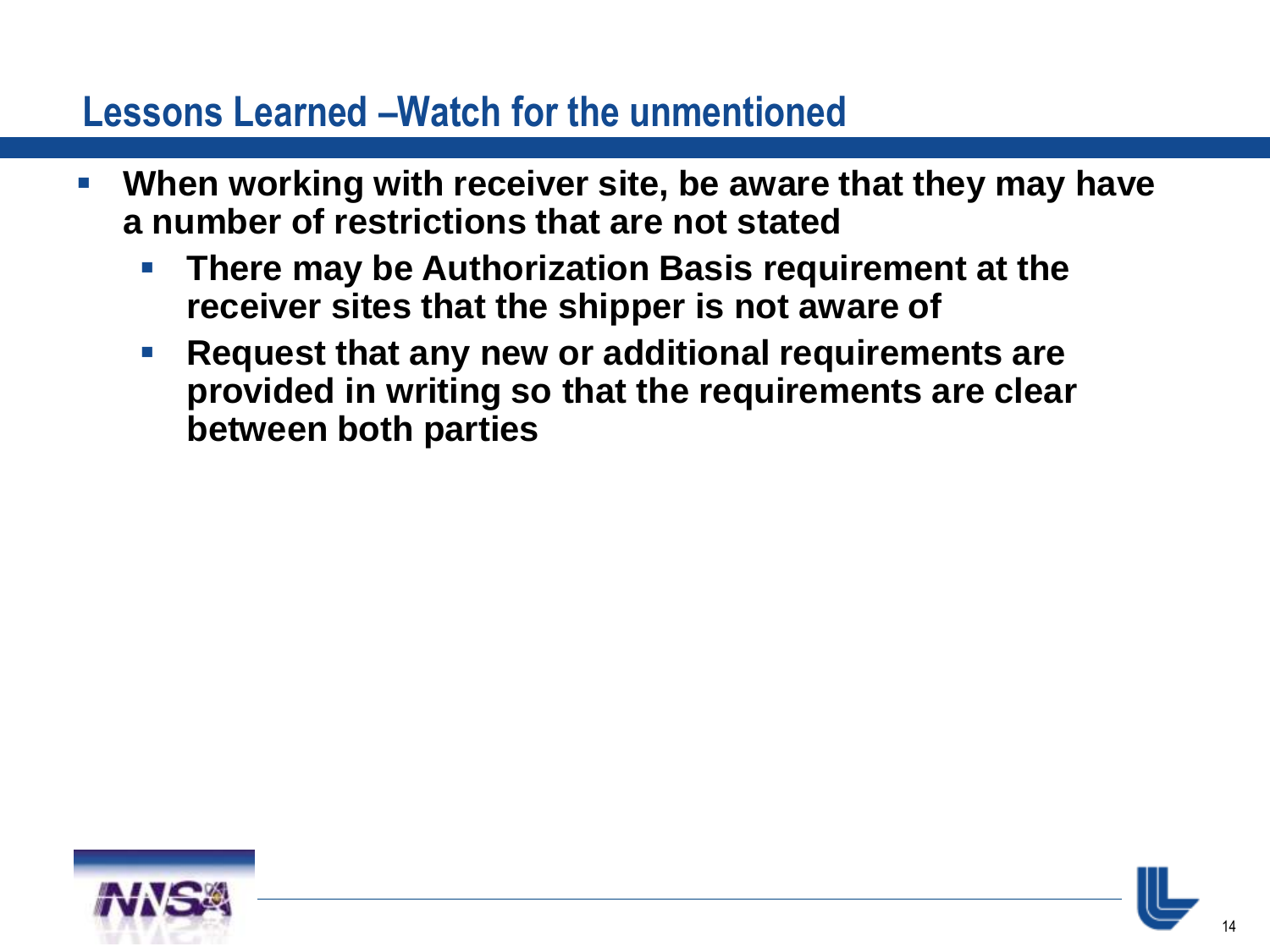#### **Lessons Learned –Be sure you can live by your own rules**

- **In formalizing packaging requirement LLNL set a limit of three days between calcining oxides and welding into a DOE-STD-3013 can set to account for weekends (Friday off, Saturday, and Sunday)**
- **There are a number of Monday holidays, so LLNL had to redevelop procedures to allow as many a four days between calcining and canning.**